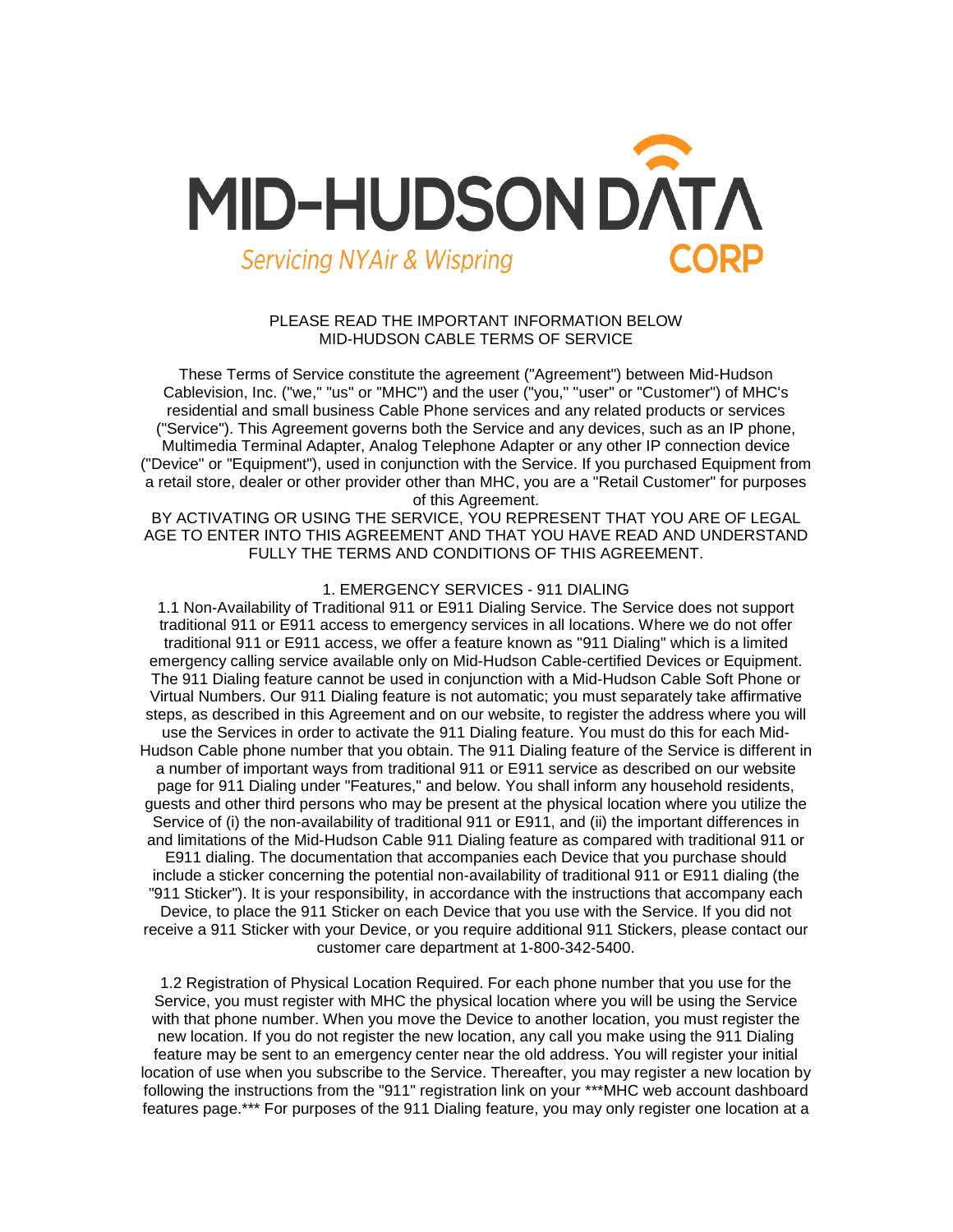time for each phone line you use with the Service.

\*\*\*1.3 Confirmation of Activation Required. Your 911 Dialing feature will not be activated for any phone line that you are using with the Service, unless and until you receive an email from us confirming that the 911 Dialing feature has been activated for that phone line.

\*\*\*1.4 How Emergency Personnel are Contacted. We contract with a third party to use the address of your registered location to determine the nearest emergency response center and then forward your call to a general number at that center. When the center receives your call, the operator will not have your address and may not have your phone number. You must therefore provide your address and phone number in order to get help. Some local emergency response centers may decide not to have their general numbers answered by live operators 24 hours a day. If we learn that this is the case, we will send your call instead to a national emergency calling center and a trained agent will contact an emergency center near you to dispatch help. You hereby authorize us to disclose your name and address to third-party service providers, including, without limitation, call routers, call centers and public service answering points, for the purpose of dispatching emergency services personnel to your registered location.

### 1.5 Service Outages.

(a) Service Outages Due to Power Failure or Disruption. 911 Dialing does not function in the event of a power failure or disruption. If there is an interruption in the power supply, the Service, including 911 Dialing, will not function until power is restored. Following a power failure or disruption, you may need to reset or reconfigure the Device prior to utilizing the Service, including 911 Dialing.

(b) Service Outages Due to Internet Outage or Suspension or Termination of Broadband Service or ISP Service. Service outages or suspensions or terminations of service by your broadband provider or ISP will prevent all Service, including 911 Dialing, from functioning.

(c) Service Outage Due to Suspension or Termination of Your MHC Account. Service outages due to suspension or termination of your account will prevent all Service, including 911 Dialing, from functioning.

(d) Service Outages Due to ISP or Broadband Provider Blocking of Ports or Other Acts. Your ISP or broadband provider, if other than MHC, or other third party may intentionally or inadvertently block the ports over which the Service is provided or otherwise impede the usage of the Service. In that event, provided that you alert us to this situation, we will attempt to work with you to

resolve the issue. During the period that the ports are being blocked or your Service is impeded, and unless and until the blocking or impediment is removed or the blocking or impediment is otherwise resolved, your Service, including the 911 Dialing feature, may not function. You acknowledge that MHC is not responsible for the blocking of ports by your ISP or broadband provider or any other impediment to your usage of the Service, and any loss of service, including 911 Dialing, that may result. In the event you lose service as a result of blocking of ports or any other impediment to your usage of the Service, you will continue to be responsible for payment of the Service charges unless and until you terminate the Service in accordance with this

Agreement.

(e) Other Service Outages. If there is a Service outage for any reason, such outage will prevent all Service, including 911 Dialing, from functioning. Such outages may occur for a variety of reasons, including, but not limited to, those reasons described elsewhere in this Agreement.

1.6 Re-Activation Required if You Change Your Number or Add or Port New Numbers. 911 Dialing does not function if you change your phone number or if you add or port new phone numbers to your account, unless and until you successfully register your location of use for each changed, newly added or newly ported phone number.

1.7 Network Congestion; Reduced Speed for Routing or Answering 911 Dialing Calls. There may be a greater possibility of network congestion and/or reduced speed in the routing of a 911 Dialing call made utilizing the Service as compared to traditional 911 dialing over traditional public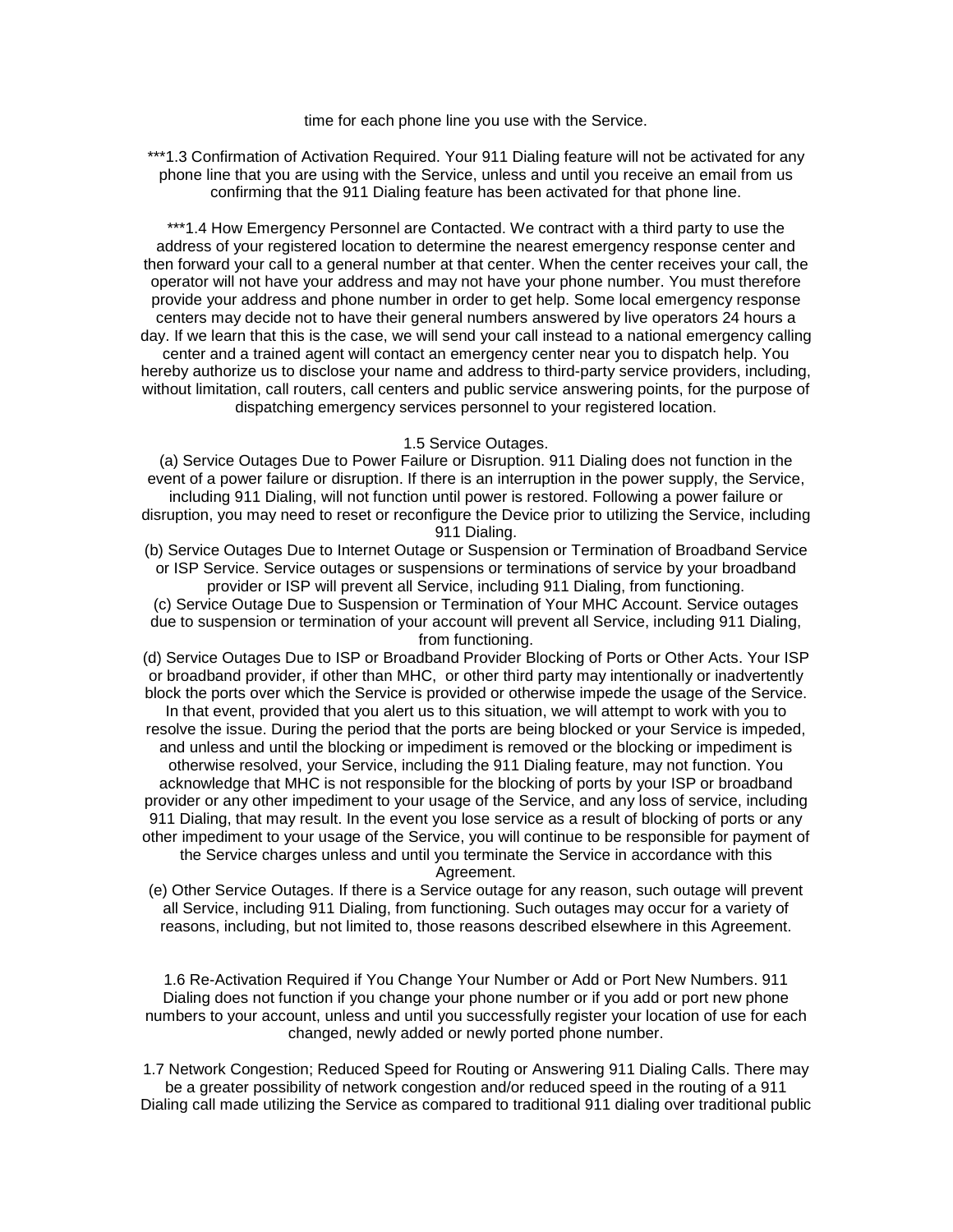### telephone networks.

1.8 Possible Lack of Automatic Number Identification. It may or may not be possible for the local emergency personnel to automatically obtain your phone number when you use 911 Dialing. \*\*\*Our system is configured to send the automatic number identification information;\*\*\* however, one or more telephone companies, not us, route the traffic to the emergency response center and that center may not be capable of receiving and passing on that information. As a result, the operator who answers your 911 Dialing call may not be able to automatically obtain your phone number and call you back if the call is not completed or is not forwarded, is dropped or disconnected, if you are unable to speak to tell the operator your phone number, or if the Service is not operational for any reason.

1.9 No Automated Location Identification. In most service areas, it is not possible at this time to transmit to the local emergency response center the address that you registered for 911 Dialing. You will need to state the nature of your emergency promptly and clearly, including your location (and possibly your telephone number), as the operator will not have this information. Emergency personnel will not be able to find your location if the call is not completed or is not forwarded, is dropped or disconnected, if you are unable to speak to tell the operator your location, or if the Service is not operational for any reason.

1.10 Disclaimer of Liability and Indemnification. We do not have any control over whether, or the manner in which, calls using our 911 Dialing service are answered or addressed by any local emergency response center. We disclaim all responsibility for the conduct of local emergency response centers and the national emergency calling center. We rely on third parties to assist us in routing 911 Dialing calls to local emergency response centers and to a national emergency calling center. We disclaim any and all liability or responsibility in the event such third party data used to route calls is incorrect or yields an erroneous result. Neither Mid-Hudson Cable nor its officers or employees may be held liable for any claim, damage, or loss, and you hereby waive any and all such claims or causes of action, arising from or relating to our 911 Dialing service unless such claims or causes of action arose from our gross negligence, recklessness or willful misconduct. You shall defend, indemnify, and hold harmless MHC, its officers, directors, employees, affiliates and agents and any other service provider who furnishes services to you in connection the Service, from any and all claims, losses, damages, fines, penalties, costs and expenses (including, without limitation, attorneys fees) by, or on behalf of, you or any third party relating to the absence, failure or outage of the Service, including 911 Dialing, incorrectly routed 911 Dialing calls, and/or the inability of any user of the Service to be able to use 911 Dialing or access emergency service personnel.

1.11 Alternate 911 Arrangements. If you are not comfortable with the limitations of the 911 Dialing service, you should consider having an alternate means of accessing traditional 911 or E911 services or terminating the Service.

#### 2. SERVICE

2.1 Term. Service is offered on a monthly basis for a term that begins on the date that MHC activates your Service and ends on the day before the same date in the following month. Subsequent terms of this Agreement automatically renew on a monthly basis unless you give us written notice of non-renewal at least ten (10) days before the end of the monthly term in which the notice is given. You are purchasing the Service for full monthly terms, meaning that if you attempt to terminate Service prior to the end of a monthly term, you will be responsible for the full month's charges to the end of the then-current term, including, without limitation, unbilled charges, plus a termination fee, if applicable, all of which will immediately become due and payable. You will also be responsible for the next full month's charges in the event that you do not provide the requisite ten-days notice of termination prior to the expiration of the then-current term. Expiration of the term or termination of Service will not excuse you from paying all accrued and unpaid charges due under this Agreement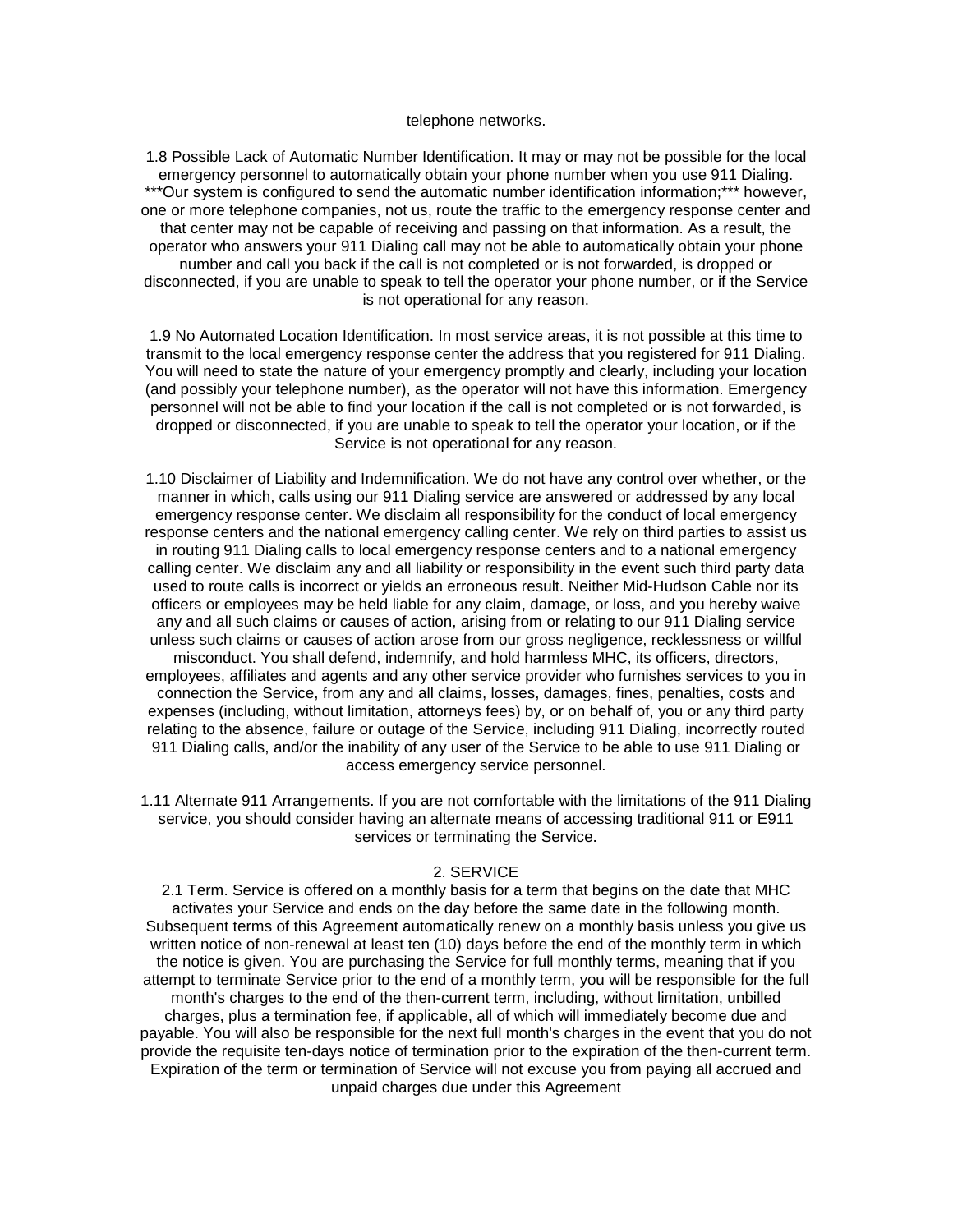2.2 Residential Use of Service and Device. If you subscribe to MHC's residential services, the Service and the Device are provided to you solely for residential use. You shall not resell or transfer the Service or the Device to another party without our prior written consent. You are prohibited from using the Service or the Device for auto-dialing, continuous or extensive call forwarding, telemarketing (including, without limitation, charitable or political solicitation or polling), fax or voicemail broadcasting or fax or voicemail blasting. We reserve the right to immediately terminate or modify your Service if we determine, in our sole and absolute discretion, that your use of the Service or the Device is, or at any time was, inconsistent with normal residential usage patterns. In addition, you will be required to pay our higher rates for commercial service for all periods in which your use of the Service or the Device was inconsistent with normal residential use. Residential monthly service is limited to the contiguous 48 United States and does not include calls to Alaska, Hawaii, Puerto Rico, Canada or any other area outside the contiguous 48 United States. Calls out side the contiguous 48 United States are billed on a per minute based. These rates are listed on our Web Site.

2.3 Small Business Use of Service and Device. If you subscribe to MHC's Small Business services, the Service and Device are provided to you as a small business user. You shall not resell or transfer the Service or the Device to another party without our prior written consent. You are prohibited from using the Service or the Device for auto-dialing, continuous or extensive call forwarding, telemarketing (including, without limitation, charitable or political solicitation or polling), fax or voicemail broadcasting or fax or voicemail blasting. We reserve the right to immediately terminate or modify your Service if we determine, in our sole and absolute discretion, that you have at any time used the Service or the Device for any of the aforementioned or similar activities. Small Business Use service is limited to the contiguous 48 United States and does not include calls to Alaska, Hawaii, Puerto Rico, Canada or any other area outside the contiguous 48 United States. Calls out side the contiguous 48 United States are billed on a per minute based. These rates are listed on our Web Site.

2.4 Business Plus Use of Service. If you subscribe to MHC's Business Plus services, the Service is provided to you as a small business user. You shall not resell or transfer the Service to another party without our prior written consent. You are responsible for supplying, operating and supporting the standard SIP based Customer Premise Equipment for use with the Service. We reserve the right to immediately terminate or modify your Service if we determine, in our sole and absolute discretion, that you have at any time used the Service for any of the aforementioned or similar activities. Business Plus Use service is limited to the contiguous 48 United States and does not include calls to Alaska, Hawaii, Puerto Rico, Canada or any other area outside the contiguous 48 United States. Calls out side the contiguous 48 United States are billed on a per minute based. These rates are listed on our Web Site.

#### 2.5 Prohibited Uses.

(a) Unlawful. You shall use the Service and the Device only for lawful purposes. We reserve the right to immediately terminate your Service if, in our sole and absolute discretion, we determine that you have used the Service or the Device for an unlawful purpose. In the event of such termination, you will be responsible for the full month's charges to the end of the current term, including, without limitation, unbilled charges, plus a termination fee, if applicable, all of which will become immediately due and payable upon termination of your Service. If we believe that you have used the Service or the Device for an unlawful purpose, we may forward the relevant communication and other information, including your identity, to the appropriate authorities for investigation and prosecution. You hereby consent to our forwarding of any such communications and information to these authorities. In addition, MHC will provide information in response to law enforcement requests, subpoenas, court orders, to protect it's rights and property and in the case where failure to disclose the information may lead to imminent harm to the customer or others.

(b) Inappropriate Conduct. You shall not use the Service or the Device in any way that is threatening, abusive, harassing, defamatory, libelous, deceptive, fraudulent, invasive of another's privacy, or any similar behavior. We reserve the right to immediately terminate your Service if, in our sole and absolute discretion, we determine that you have used the Service or the Device in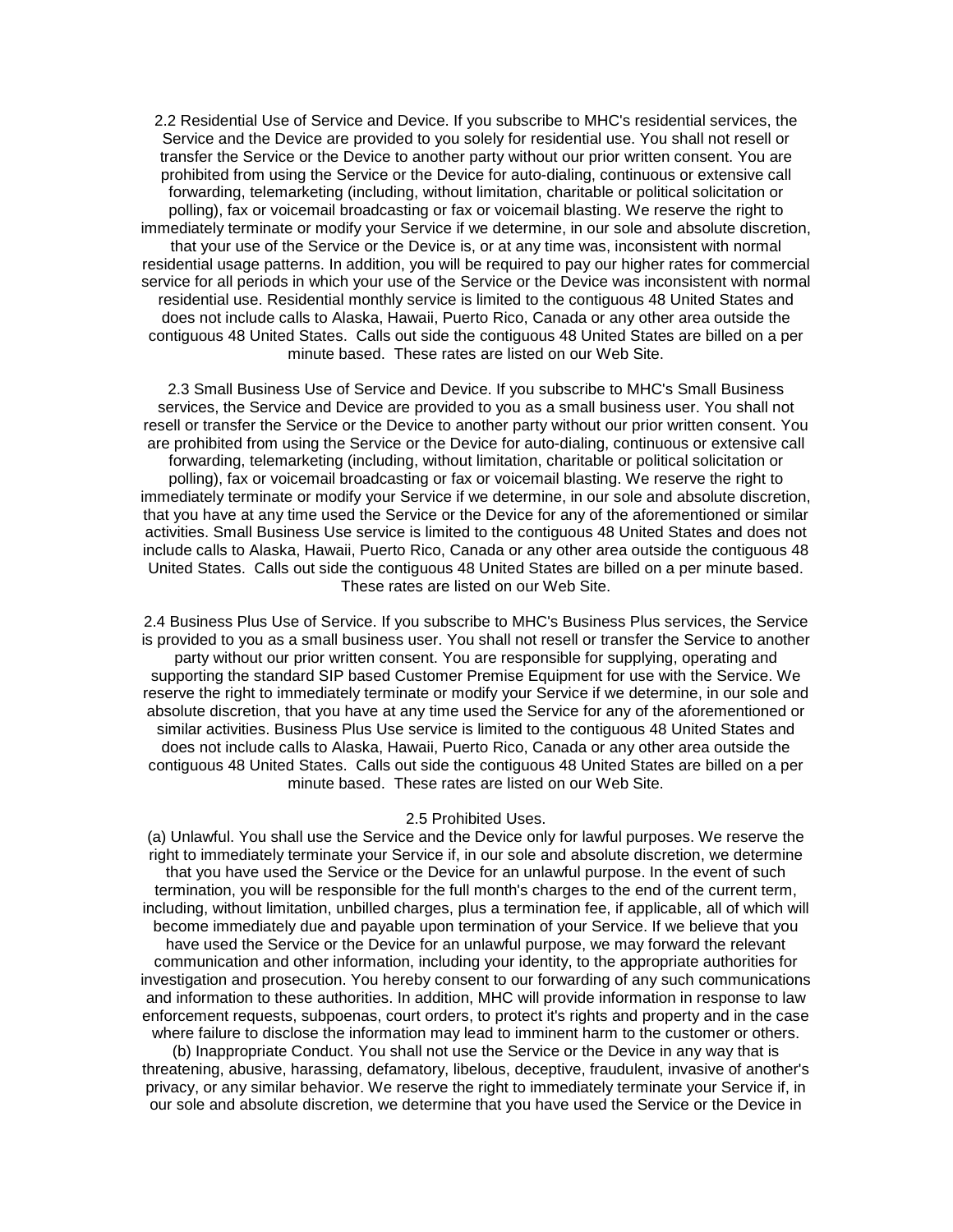any of the aforementioned ways. In the event of such termination, you will be responsible for the full month's charges to the end of the current term, including, without limitation, unbilled charges, plus a termination fee, if applicable, all of which will become immediately due and payable upon termination of your Service. If we believe that you have used the Service or the Device in any of the aforementioned ways, we may forward the relevant communication and other information, including your identity, to the appropriate authorities for investigation and prosecution. You hereby consent to our forwarding of any such communications and information to these authorities. In addition, MHC will provide information in response to law enforcement requests, subpoenas, court orders, to protect it's rights and property and in the case where failure to disclose the information may lead to imminent harm to the customer or others

2.6 Use of Service and Device by Customers Outside the United States. Although we encourage you to use of the Service to place calls to foreign countries from within the United States, we do not presently offer or support the Service in any countries other than the United States and Canada. If you use the Service or the Device outside of the United States or Canada, you will be solely responsible for any violations of local laws and regulations resulting from such use. \*\*\*We reserve the right to terminate your Service immediately if we determine, in our sole and absolute discretion, that you have used the Service or the Device outside of the United States or Canada. \*\*\*

\*\*\*2.7 Copyright; Trademark; Unauthorized Usage of Device; Firmware or Software. (a) Copyright; Trademark. The Service and Device and any firmware or software used to provide the Service or provided to you in conjunction with providing the Service, or embedded in the Device, and all Services, information, documents and materials on our websites are protected by trademark, copyright or other intellectual property laws and international treaty provisions. All of our websites, corporate names, service marks, trademarks, trade names, logos and domain names (collectively "marks") are and will at all times remain our exclusive property. Nothing in this Agreement grants you the right or license to use any of our marks.

(b) Unauthorized Usage of Device; Firmware or Software. Other than for Business Plus customers, you have not been granted any license to use the firmware or software used to provide the Service or provided to you in conjunction with providing the Service, or embedded in the Device, other than a nontransferable, revocable license to use such firmware or software in object code form (without making any modification thereto) strictly in accordance with the terms and conditions of this Agreement. Other than for Business Plus customers, you expressly agree that the Device is exclusively for use in connection with the Service and that we will not provide any passwords, codes or other information or assistance that would enable you to use the Device for any other purpose. We reserve the right to prohibit the use of any interface device that we have not provided to you. You hereby represent and warrant that you possess all required rights, including software and/or firmware licenses, to use anny interface device that we have not provided to you. In addition, you shall indemnify and hold us harmless against any and all liability arising out of your use of such interface device with the Service. You shall not reverse compile, disassemble or reverse engineer or otherwise attempt to derive the source code from the binary code of the firmware or software. \*\*\*

2.8 Tampering with the Device or Service. You shall not change the electronic serial number or equipment identifier of the Device or to perform a factory reset of the Device without our prior written consent. We reserve the right to terminate your Service if we believe, in our sole and absolute discretion, that you have tampered with the Device. In the event of such termination, you will remain responsible for the full month's charges to the end of the current term, including, without limitation, unbilled charges, plus a termination fee, if applicable, all of which will immediately become due and payable. You shall not attempt to hack or otherwise disrupt the Service or make any use of the Service that is inconsistent with its intended purpose.

2.9 Theft of Service. You shall notify us immediately, in writing or by calling our customer support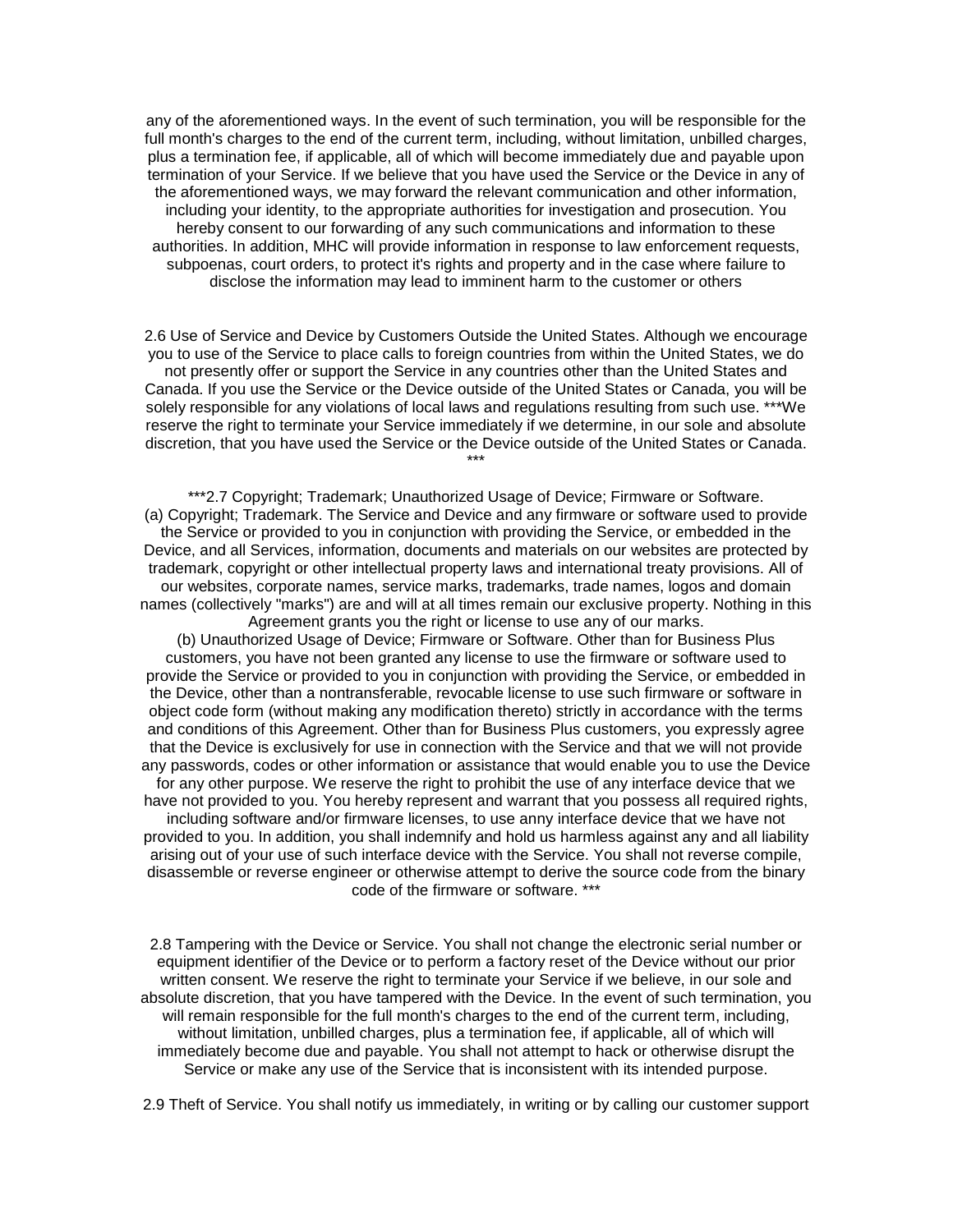line (1-800-342-5400), if the Device is stolen or if you become aware at any time that your Service is being stolen, fraudulently used or otherwise being used in an unauthorized manner. When you call or write, you must provide your account number and a detailed description of the circumstances of the Device theft, fraudulent use or unauthorized use of Service. Failure to do so in a timely manner may result in the termination of your Service and additional charges to you. Until such time as we receive notice of the theft, fraudulent use or unauthorized use, you will be liable for all use of the Service using a Device stolen from you and any and all stolen, fraudulent or unauthorized use of the Service.

2.10 Return of Device (Does Not Apply to Business Plus Customers)

(a) Retail Customers. A Retail Customer may only return the Device to MHC or one of it return agents.

(b) Non-Retail Customers. Non-Retail Customers may return the Device to us within fourteen (14) days of the termination of Service to receive a credit for the \$39.99 termination fee (See Section 3.6) provided that:

the Service is terminated within the first thirty (30) days following the activation of the Service; the Device is in original condition, reasonable wear and tear excluded;

the original proof of purchase are returned with the Device, together with the original packaging, all parts, accessories, and documentation;

prior to returning the Device to us, you obtain a valid return authorization number from our customer care department, which can be reached at cm-csr@mid-hudson.com or 1-800-342- 5400; and

you pay all costs of shipping the Device back to us.

If you disconnect multiple lines, we will issue you a credit for all termination fees upon receipt of all Devices in accordance with the requirements set forth above.

If you receive cartons or Devices that are visibly damaged, you must note the damage on the carrier's freight bill or receipt and keep a copy. In such event, you must keep the original carton, all packing materials and parts intact in the same condition in which they were received from the carrier and contact our customer care department immediately at cm-csr@mid-hudson.com or 1- 800-342-5400.

2.11 Number Transfer on Service Termination. Upon the termination of your Service, we may, in our sole and absolute discretion, release to your new service provider the telephone number that you ported (transferred or moved over) to us from your previous service provider and used in connection with your Service if:

such new service provider is able to accept such number;

your account has been properly terminated;

your account is completely current, including payment for all charges and applicable termination fees; and

you request the transfer upon terminating your account.

2.12 Service Distinctions. The Service is not a telecommunications service and we provide it on a best efforts basis. Important distinctions exist between telecommunications service and the Service offering that we provide. The Service is subject to different regulatory treatment than telecommunications service. This treatment may limit or otherwise affect your rights of redress before regulatory agencies.

2.13 Ownership and Risk of Loss. You will own the Device and bear all risk of loss of, theft of, casualty to or damage to the Device, from the time it is shipped to you until the time (if any) when it is returned to us in accordance with this Agreement.

2.14 No 0+ or Operator Assisted Calling; May Not Support x11 Calling. The Service does not support 0+ or operator assisted calling (including, without limitation, collect calls, third party billing calls or calling card calls). The Service may not support 311, 511 and/or other x11 (other than certain specified dialing such as 911 and 411, which are provided for elsewhere in this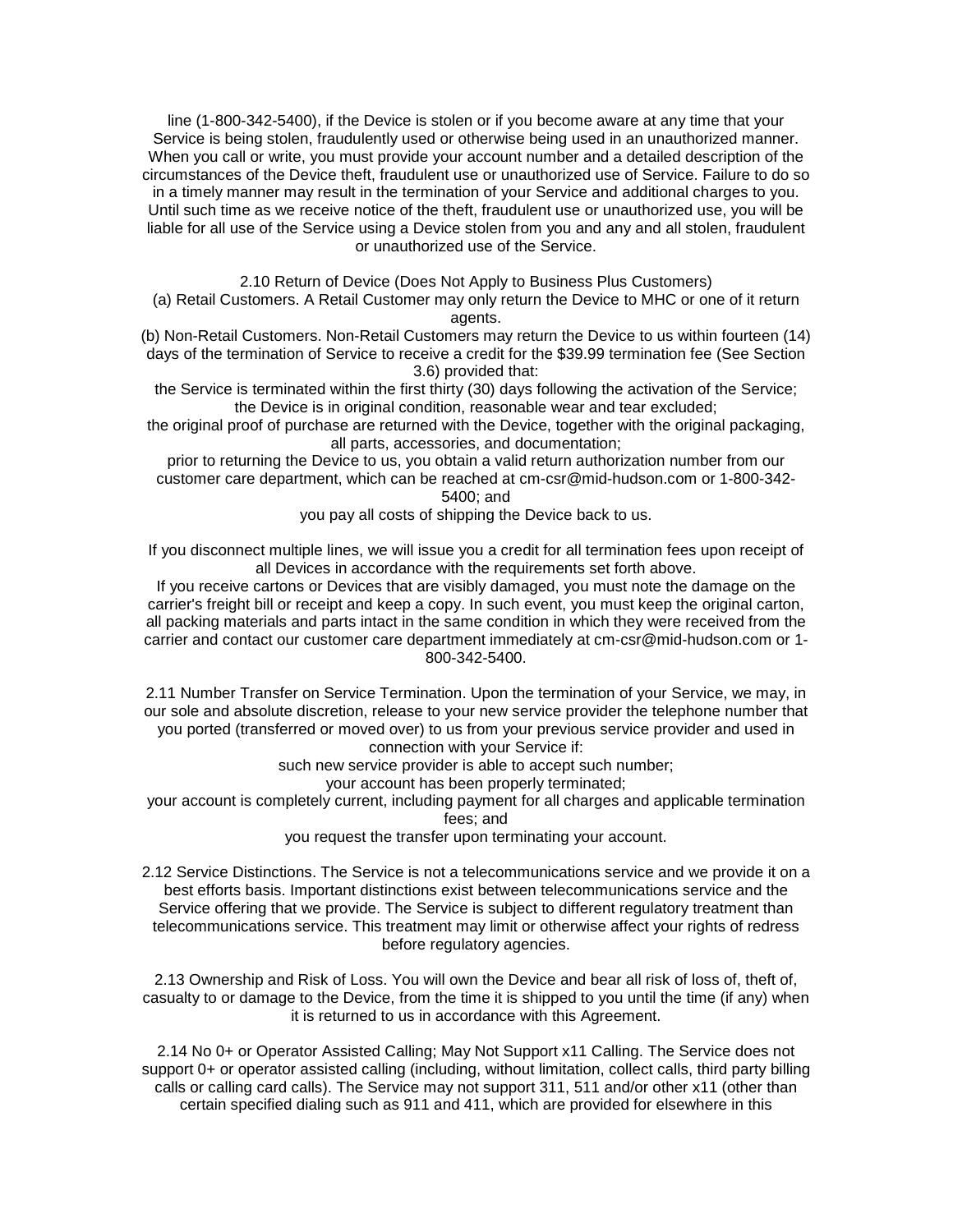Agreement) services in one or more (or all) service areas.

2.15 No Directory Listing. The phone numbers you obtain from us will not be listed in any telephone directories. Phone numbers transferred from your local phone company may, however, be listed. As a result, someone with your phone number may not be able to utilize a reverse directory to lookup your address.

#### 2.16 Incompatability With Other Services.

(a) Home Security Systems. The Service may not be compatible with home security systems. You may be required to maintain a telephone connection through your local exchange carrier in order to use any alarm monitoring functions for any security system installed in your home or business. You are responsible for contacting the alarm monitoring company to test the compatibility of any alarm monitoring or security system with the Service. (b) Certain Broadband and Cable Modem Services. You acknowledge that the Service presently is not compatible with prior versions of the AOL broadband service and there may be other services with which the Service may be determined to be incompatible. You further acknowledge that some providers of broadband service, other than MHC, may provide modems that prevent the transmission of communications using the Service. We do not warrant that the Services will be compatible with all broadband services and expressly disclaim any express or implied warranties regarding the compatibility of the Service with any particular broadband service.

# 3. CHARGES; PAYMENTS; TAXES; TERMINATION

3.1 Billing. When the service is activated, you must provide us with a valid email address. If you pay by credit card it must be by a Credit Card vendor we accept and do business with. We reserve the right to stop accepting credit or debit cards from one or more issuers. If your credit or debit card expires, you close your account, your billing address changes, or your credit or debit card is cancelled and replaced on account of loss or theft, you must advise us at once. We will bill all charges, applicable taxes and surcharges monthly in advance (except for usage-based charges, which will be billed monthly in arrears, and any other charges which we decide to bill in arrears) to your credit or debit card, including but not limited to:

> activation fees; monthly Service fees; international usage charges; advanced feature charges: equipment purchases; termination fees; and shipping and handling charges.

The amount of such fees and charges shall be published on our website and may change from time to time. Notification of monthly invoices will be sent to you via your email address on file with us. We reserve the right to bill at more frequent intervals if the amount you owe to us at any time exceeds \$50. Any usage charges will be billed in increments that are rounded up to the nearest minute except as otherwise set forth in the rate schedules found on our website.

3.2 Billing Disputes. You must notify us in writing within seven days after receiving your credit or debit card statement if you dispute any Mid-Hudson Cable charges on that statement or you will be deemed to have waived any right to contest such charges. All notices of disputed charges

> should be sent to: Cable Phone Customer Care Billing Department Mid-Hudson Cablevision, Inc. P. O. #399 Catskill, NY 12414 -or- cable@mid-hudson.com

3.3 Payment and Collection.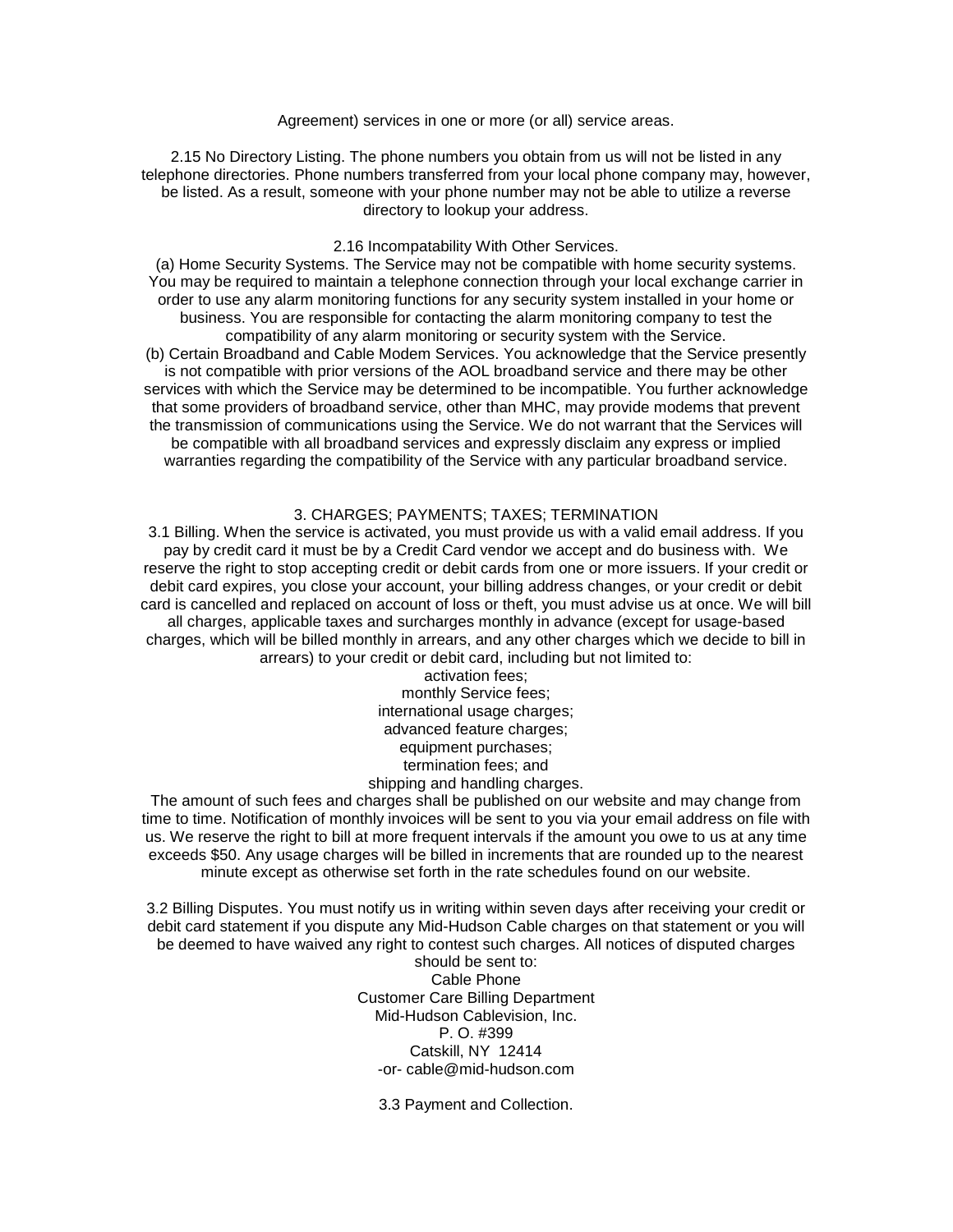(a) Payment. Customers are billed in advance for all monthly services at the start of the billing period. Billing periods start at different dates during the month depending on the activation date. Payments are due within 15 days of the billing date. If a payment is not received by the end of the billing period, it will be considered past due and may be subject to a late fee or charge. (b) Collection. If your Service is terminated, you will remain fully liable to us for all charges pursuant to this Agreement and any and all costs we incur to collect such amounts, including, without limitation, collection costs and attorney's fees.

3.4 Termination; Discontinuance of Service. We reserve the right to suspend or discontinue the Service generally, or to terminate your Service, at any time in our sole and absolute discretion. If we discontinue the Service generally, or terminate your Service without a stated reason, you will only be responsible for charges accrued through the date of termination, including a pro-rated portion of the final month's charges. If your Service is terminated on account of your breach of any provision of this Agreement, you will be responsible for the full month's charges to the end of the current term, including, without limitation, unbilled charges, plus the termination fee, if applicable, all of which will immediately become due and payable.

3.5 Taxes. You are responsible for all applicable federal, state, provincial, municipal, local or other governmental sales, use, excise, value-added, personal property, public utility or other taxes, fees or charges now in force or enacted in the future, that arise from or as a result of your subscription or use or payment for the Service or a Device. Such amounts are in addition to payment for the Service or Devices and will be billed to your credit card as set forth in this Agreement. If you are exempt from payment of such taxes, you must provide us with an original certificate that satisfies applicable legal requirements attesting to tax-exempt status. Tax exemption will only apply from and after the date we receive such certificate.

3.6 Termination Fee (Does Not Apply to Business Plus Customers). You will be charged a termination fee of \$39.99 per voice line if your Service is terminated for any reason during the first twelve months following the activation of your Service.

# 3.7 Money Back Guarantee; Limitations and Conditions.

(a) Residential and Small Business Customers. We offer a 30-day money back guarantee from the date of activation of your Service (different periods apply for Retail Customers depending on the applicable offer details contained in the advertising or online content of the retail store or dealer that sold the Retail Customer the Equipment). The money back guarantee applies only to the first-ordered line per account, not to additional or secondary lines. We will refund the activation fee, the monthly charge for the first month of Service, shipping charges and the termination fee provided that:

you have not exceeded 250 minutes of usage (500 minutes for Retail Customers); you cancel your Service within the applicable period;

you return the Device to us in original condition, normal wear and tear excluded, within 14 days after the cancellation of your Service;

the Device is returned in the original packaging with the UPC or bar code intact and is accompanied by all components, accessories, parts, manuals, registration cards and other documentation; and

prior to returning the Device to us, you obtain a valid return authorization number from our customer care department, which can be reached at cm-csr@mid-hudson.com or 1-800-342- 5400.

Federal excise taxes and any other applicable taxes cannot be refunded. You will be responsible for any charges for international usage, payphone calls to MHC toll free numbers and directory assistance. We reserve the right to terminate or revoke this money back guarantee at any time, without prior notice.

(b) Business Plus Money Back Guarantee. We offer Business Plus subscribers a 30-day money back guarantee from the date of activation of Service. The money back guarantee applies only to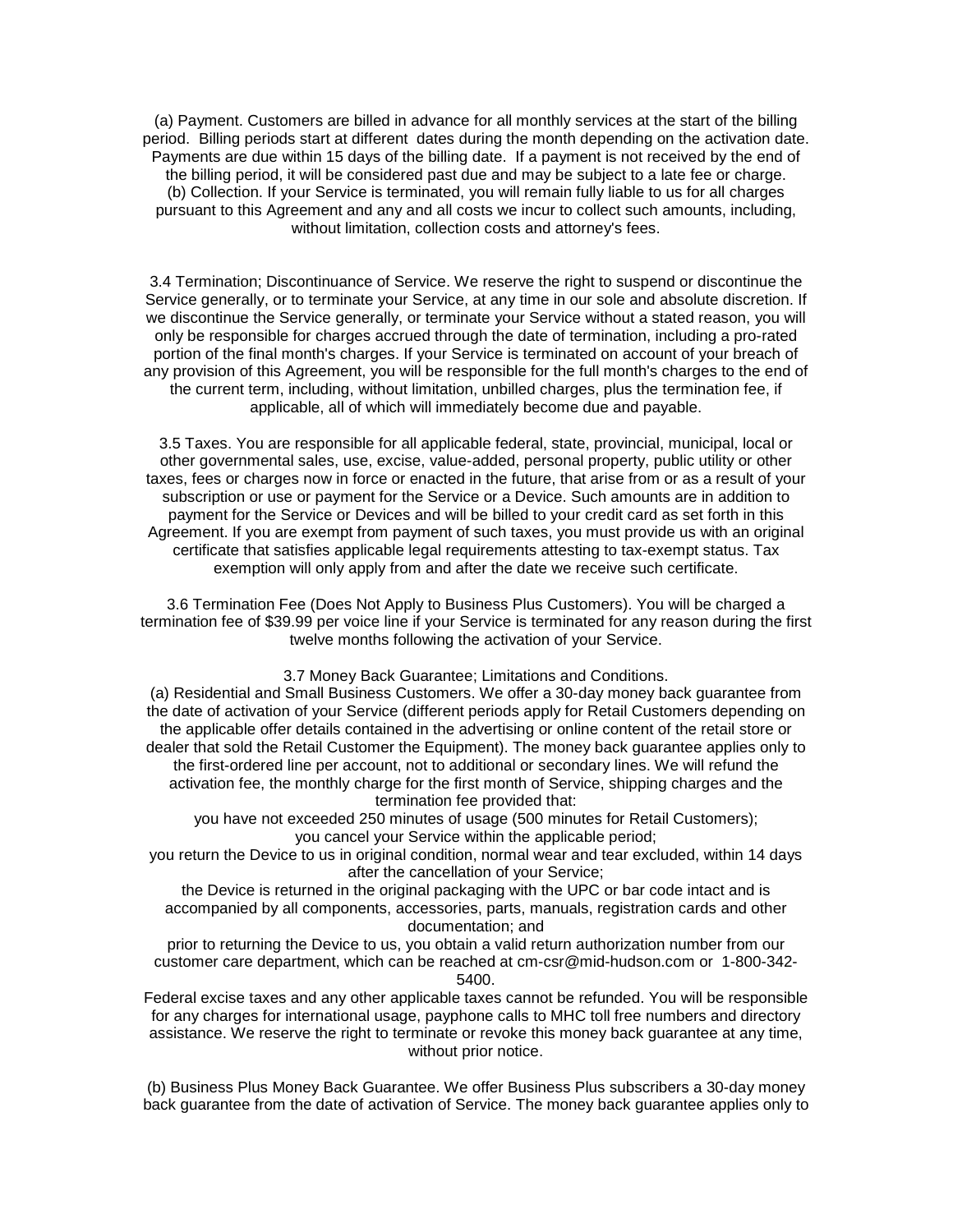the first-ordered service package, not to additional or secondary orders. We will refund the activation fee and monthly charge for first month of Service provided that: you have not exceeded 5,000 minutes of usage; and

you cancel your Service within the 30-day period.

Federal excise taxes and any other applicable taxes cannot be refunded. You will remain responsible for any charges for international usage, payphone calls to MHC toll free numbers and directory assistance. We reserve the right to terminate or revoke this money back guarantee at any time, without prior notice.

3.8 Payphone Charges. If you use our "Toll Free Plus" feature or any toll free feature that we offer in the future, we will be entitled to recover from you any charges imposed on us either directly or indirectly in connection with toll free calls made to your number. We may recover these amounts by means of a per-call charge, rounded up to the next cent, or in such other fashion as we deem appropriate for the recovery of these costs.

\*\*\*3.9 Charges for Directory Calls (411). We will charge you \$0.99 for each call made to MHC directory assistance. \*

4. LIMITATION OF LIABILITY; INDEMNIFICATION; WARRANTIES

4.1 Limitation of Liability. We will not be liable for any delay or failure to provide the Service, including 911 Dialing, at any time or from time to time, or any interruption or degradation of voice quality that is caused by any of the following:

an act or omission of an underlying carrier, service provider, vendor or other third party; equipment, network or facility failure;

equipment, network or facility upgrade or modification;

force majeure events such as (but not limited to) acts of God, acts of nature, strikes, fire, war, riot, acts of terrorism and government actions;

equipment, network or facility shortage;

equipment or facility relocation;

service, equipment, network or facility failure caused by the loss of power to you; outage of, or blocking of ports by, your ISP or broadband service provider, other than MHC, or other impediment to usage of the Service caused by any third party;

any act or omission by you or any person using the Service or Device provided to you; or any other cause that is beyond our control, including, without limitation, a failure of or defect in any Device, the failure of an incoming or outgoing communication, the inability of communications (including, without limitation, 911 Dialing) to be connected or completed, or forwarded. Our aggregate liability under this agreement will in no event exceed the Service charges with respect to the affected time period.

4.2 Disclaimer of Liability for Damages. IN NO EVENT WILL MHC, ITS OFFICERS, DIRECTORS, EMPLOYEES, AFFILIATES OR AGENTS OR ANY OTHER SERVICE PROVIDER WHO FURNISHES SERVICES TO YOU IN CONNECTION THE SERVICE BE LIABLE FOR ANY DIRECT, INCIDENTAL, INDIRECT, SPECIAL, PUNITIVE, EXEMPLARY OR CONSEQUENTIAL DAMAGES, OR FOR ANY OTHER DAMAGES, INCLUDING BUT NOT LIMITED TO PERSONAL INJURY, WRONGFUL DEATH, PROPERTY DAMAGE, LOSS OF DATA, LOSS OF REVENUE OR PROFITS, OR DAMAGES ARISING OUT OF OR IN CONNECTION WITH THE USE OR INABILITY TO USE THE SERVICE, INCLUDING INABILITY TO ACCESS EMERGENCY SERVICE PERSONNEL THROUGH THE 911 DIALING SERVICE OR TO OBTAIN EMERGENCY HELP. THE LIMITATIONS SET FORTH HEREIN APPLY TO CLAIMS FOUNDED IN BREACH OF CONTRACT, BREACH OF WARRANTY, PRODUCT LIABILITY, TORT AND ANY AND ALL OTHER THEORIES OF LIABILITY AND APPLY WHETHER OR NOT WE WERE INFORMED OF THE LIKELIHOOD OF ANY PARTICULAR TYPE OF DAMAGES.

4.3 Indemnification and Survival.

(a) Indemnification. You shall defend, indemnify, and hold harmless MHC, its officers, directors,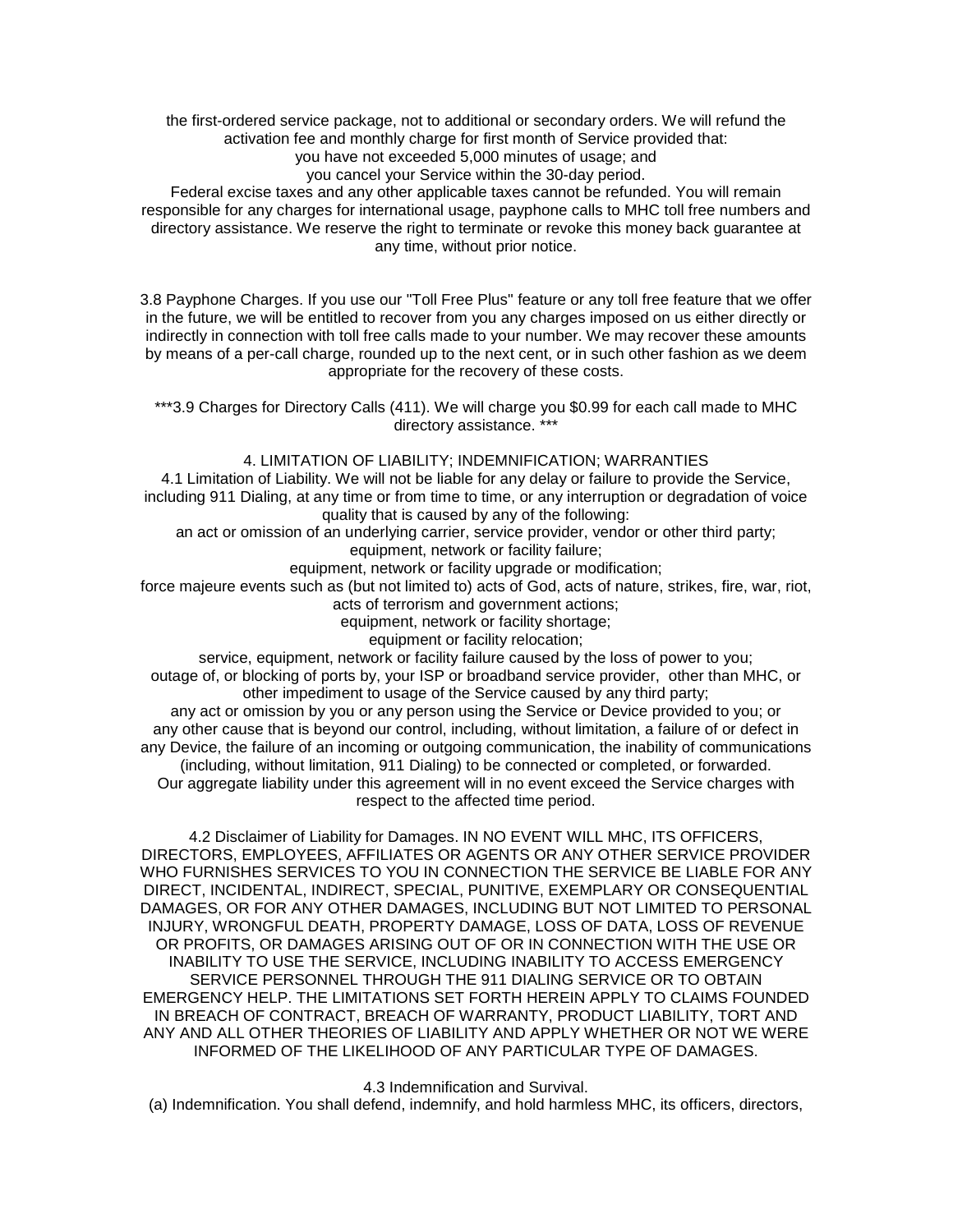employees, affiliates and agents and any other service provider who furnishes services to you in connection with the Service, from any and all claims, losses, damages, fines, penalties, costs and expenses (including, without limitation, attorneys fees) by, or on behalf of, you or any third party or user of the Service, relating to the Services, including, without limitation, 911 Dialing, or the Device.

(b) Survival. The provisions of this Agreement that by their sense and context are intended to survive the termination or expiration of this Agreement shall survive.

4.4 No Warranties on Service. WE MAKE NO WARRANTIES, EXPRESS OR IMPLIED, INCLUDING BUT NOT LIMITED TO, ANY IMPLIED WARRANTIES OF MERCHANTABILITY, FITNESS OF THE SERVICE OR DEVICE FOR A PARTICULAR PURPOSE, TITLE OR NON-INFRINGEMENT OR ANY WARRANTY ARISING BY USAGE OF TRADE, COURSE OF DEALING OR COURSE OF PERFORMANCE OR ANY WARRANTY THAT THE SERVICE WILL MEET CUSTOMER'S REQUIREMENTS. WITHOUT LIMITING THE FOREGOING, WE DO NOT WARRANT THAT THE SERVICE OR DEVICE WILL BE WITHOUT FAILURE, DELAY, INTERRUPTION, ERROR, DEGRADATION OF VOICE QUALITY OR LOSS OF CONTENT, DATA OR INFORMATION. NEITHER MID-HUDSON CABLE NOR ITS OFFICERS, DIRECTORS, EMPLOYEES, AFFILIATES OR AGENTS, OR ANY OTHER SERVICE PROVIDER OR VENDOR WHO FURNISHES SERVICES DEVICES, OR PRODUCTS TO CUSTOMER IN CONNECTION WITH THE SERVICE, WILL BE LIABLE FOR UNAUTHORIZED ACCESS TO OUR OR YOUR TRANSMISSION FACILITIES OR PREMISES EQUIPMENT OR FOR UNAUTHORIZED ACCESS TO, OR ALTERATION, THEFT OR DESTRUCTION OF, CUSTOMER'S DATA FILES, PROGRAMS, PROCEDURES OR INFORMATION THROUGH ACCIDENT, FRAUDULENT MEANS OR DEVICES OR ANY OTHER METHOD, REGARDLESS OF WHETHER SUCH DAMAGE OCCURS AS A RESULT OF MHC'S OR ITS SERVICE PROVIDER'S OR VENDORS' NEGLIGENCE. STATEMENTS AND DESCRIPTIONS CONCERNING THE SERVICE OR DEVICE, IF ANY, BY MID-HUDSON CABLE OR MID-HUDSON CABLE'S AGENTS OR INSTALLERS ARE INFORMATIONAL AND ARE NOT GIVEN AS A WARRANTY OF ANY KIND.

4.5 Device Warranties (Does Not Apply to Business Plus Customers). (a) Limited Warranty. Except as set forth herein, if you received the Device new from us and the Device included a limited warranty at the time of receipt, you must refer to the separate limited warranty document provided with the Device for information on the limitation and disclaimer of certain warranties. Remedies for breach of any such warranties will be limited to those expressly set forth in such documentation.

(b) No Warranty. If your Device did not include a limited warranty from us at the time of receipt, you are accepting the Device "as is". You are not entitled to replacement, repair or refund in the event of any defect.

(c) Retail Customer Limited Warranty. For Retail Customers only, we will provide a limited warranty on the Device as to manufacturing defects only for a period of one (1) year from the date of purchase. This Retail Customer limited warranty does not apply to any defect or failure other than a manufacturing defect, and, without limiting the generality of the foregoing, does not apply to any defect caused by damage in transit, retailer handling or Retail Customer handling. A Retail Customer's sole remedy for any breach of this Retail Customer limited warranty is to obtain a repaired or replacement Device, by following the return procedures set forth in Section 2.10. Retail Customer must include with the returned Device a letter stating that the Retail Customer is returning the Device for warranty repair or replacement and stating the nature of the defect. The Retail Customer limited warranty will also apply in lieu of the limited warranty included with the Device if such included limited warranty is less favorable to Retail Customer than that contained herein.

(d) Disclaimer. OTHER THAN WARRANTIES AS TO THE DEVICE EXPRESSLY SET FORTH IN THE DOCUMENTATION PROVIDED WITH THE DEVICE AND THE RETAIL CUSTOMER LIMITED WARRANTY EXPRESSLY SET FORTH HEREIN, WE MAKE NO WARRANTIES OF ANY KIND, EXPRESS OR IMPLIED, AND SPECIFICALLY DISCLAIM ANY WARRANTY OF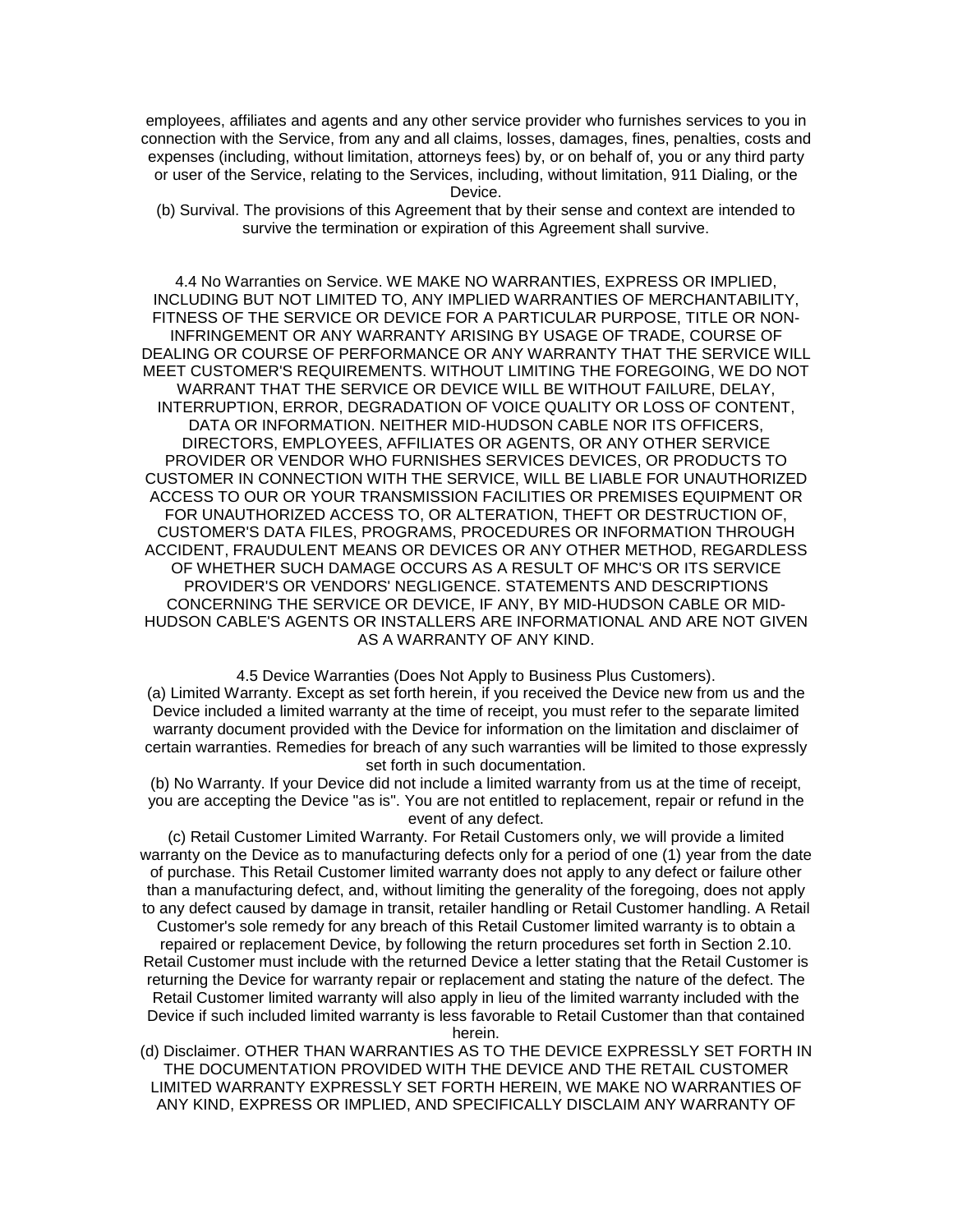MERCHANTABILITY, FITNESS OF THE DEVICE FOR A PARTICULAR PURPOSE, TITLE OR NON-INFRINGEMENT OR ANY WARRANTY ARISING BY USAGE OF TRADE, COURSE OF DEALING OR COURSE OF PERFORMANCE OR ANY WARRANTY THAT THE DEVICE OR ANY FIRMWARE OR SOFTWARE IS "ERROR FREE" OR WILL MEET CUSTOMER'S REQUIREMENTS. THE FOREGOING WILL NOT BE DEEMED TO LIMIT ANY DISCLAIMER OR LIMITATION OF WARRANTY SET FORTH IN THE DOCUMENTATION PROVIDED WITH THE DEVICE. DEVICE WARRANTIES DO NOT APPLY TO BUSINESS PLUS CUSTOMERS.

4.6 No Third Party Beneficiaries. No provision of this Agreement provides any person or entity not a party to this Agreement with any remedy, claim, liability, reimbursement, or cause of action or creates any other third party beneficiary rights.

4.7 Content. You will be liable for any and all liability that may arise out of the content transmitted by you or to any person, whether authorized or unauthorized, using your Service or Device (each such person, a "User"). You shall assure that your and your User's use of the Service and content comply at all times with all applicable laws, regulations and written and electronic instructions for use. We reserve the right to terminate or suspend your Services and remove your or your Users' content from the Service, if we determine, in our sole and absolute discretion, that such use or content does not conform with the requirements set forth in this Agreement or interferes with our ability to provide Services to you or others. Our action or inaction under this Section will not constitute any review or approval of your or Users' use or content.

### 5. MISCELLANEOUS

5.1 Governing Law. The Agreement and the relationship between you and us is governed by the laws of the State of New York without regard to its conflict of law provisions. To the extent court action is initiated to enforce an arbitration award or for any other reason consistent with Section 5.2, you shall submit to the personal and exclusive jurisdiction of the courts located within the state of New York and waive any objection as to venue or inconvenient forum.

5.2 Mandatory Arbitration and No Jury Trial. Any dispute or claim between you, any member of your household or any guest or employee of you and us arising out of or relating to the Service or Device will be resolved by arbitration before a single arbitrator administered by the American Arbitration Association in accordance with its Commercial Arbitration Rules. The arbitration will take place in Albany, New York. The arbitrator's decision will follow the plain meaning of the relevant documents, and will be final and binding. Without limiting the foregoing, the parties agree that no arbitrator has the authority to: (i) award relief in excess of what this Agreement provides; or (ii) award punitive or exemplary damages. Judgment on the award rendered by the arbitrators may be entered in any court having jurisdiction thereof. REGARDLESS OF ANY STATUTE OR LAW TO THE CONTRARY, ANY CLAIM OR CAUSE OF ACTION ARISING OUT OF OR RELATED TO THE SERVICE MUST BE FILED WITHIN ONE (1) YEAR AFTER SUCH CLAIM OR CAUSE OF ACTION AROSE OR BE FOREVER BARRED. All claims shall be arbitrated individually. You shall not bring, or join any class action of any kind in court or in arbitration or seek to consolidate or bring previously consolidated claims in arbitration. THIS ARBITRATION PROVISION CONSTITUTES A WAIVER OF ANY RIGHT TO A JURY TRIAL AND AN AGREEMENT TO BE SUBJECT TO JURISDICTION IN, AND CONDUCT ARBITRAL PROCEEDINGS IN, NEW York.

5.3 No Waiver of Rights. Our failure to exercise or enforce any right or provision of this Agreement will not constitute a waiver of such right or provision.

5.4 Entire Agreement. This Agreement, including any future modifications as may occur within the terms of the Agreement, and the rates for Services found on our website constitute the entire agreement between you and MHC and govern the use of the Service by you, members of your household, guests and employees. This Agreement supersedes any prior agreements between you and MHC and any and all prior or contemporaneous statements, understandings, writings,